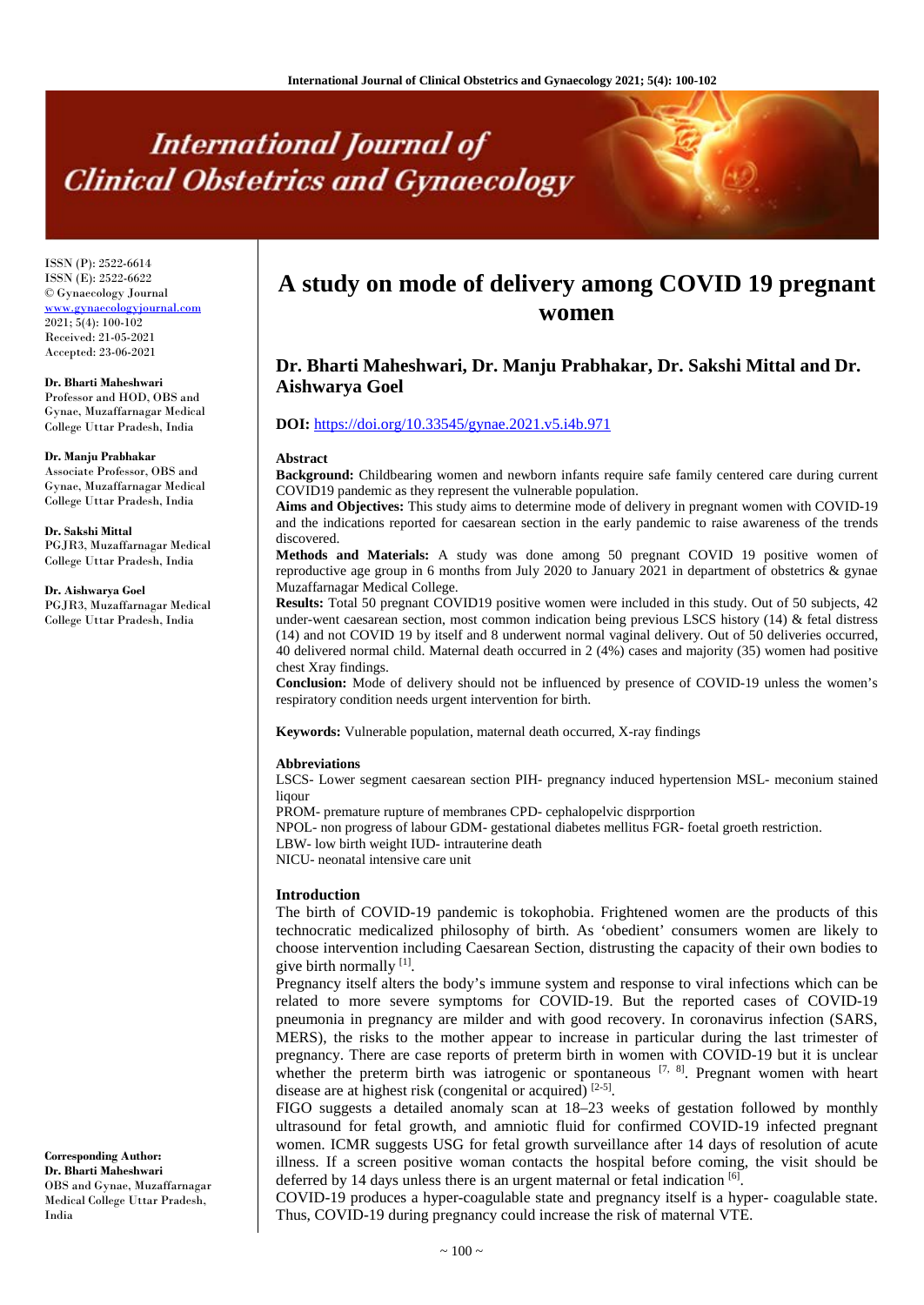SARS-CoV cause's severe acute respiratory syndrome (SARS) which has a higher case fatality rate in women affected in pregnancy than non-pregnant women India, COVID-19 infection is currently not an indication for medical termination of pregnancy [6].

#### **Aims & Objectives**

To study the mode of delivery in COVID-19 positive pregnant women

#### **Materials & Methods**

Study was done among 50 pregnant females with COVID-19 positive status of reproductive age group in 6months from July 2020 to January 2021

#### **Source of Data**

Pregnant COVID-19 positive women admitted in obstetrics & gynae department in Muzaffarnagar Medical College & Hospital

### **Duration**: 7months

**Sample Size**: 50

#### **Results**:

Seven months data (July 2020-January2021) were collected. Mode of delivery among COVID 19 positive pregnant women during 7months of pandemic was assessed:

#### **Mode of delivery**

|                               | 49<br>ு | 86% |
|-------------------------------|---------|-----|
| Vaginal<br>Delivery<br>Normal | -       | 4%  |

Majority (86%) of women underwent LSCS

#### **Indication for LSCS**

| <b>Previous Lscs</b>    | 14             | 28% |
|-------------------------|----------------|-----|
| Anemia                  | 5              | 10% |
| Oligo/Polyhydramnios    | 10             | 20% |
| PIH/Pre-Eclampsia       | 10             | 20% |
| <b>Foetal Distress</b>  | 14             | 28% |
| MSL                     | 3              | 6%  |
| Rh Negative             | 3              | 6%  |
| <b>PROM</b>             |                | 2%  |
| <b>CPD</b>              | 3              | 6%  |
| NPOL                    |                | 2%  |
| <b>Scar Tenderness</b>  | 6              | 12% |
| <b>GDM</b>              |                | 2%  |
| <b>Maternal Request</b> | $\mathfrak{D}$ | 2%  |

Most common indication for LSCS were foetal distress and history of previous LSCS

#### **Baby Status**

| <b>Normal</b> | 80%             |
|---------------|-----------------|
| Preterm       | 2%              |
| FGR           | 2%              |
| <b>LBW</b>    | 6%              |
| IUD           | 6%              |
| NICU          | 10 <sub>0</sub> |

#### **Maternal Complications**

| <b>Mortality</b>          | 1% |
|---------------------------|----|
| Shifted to L <sub>2</sub> | 1% |
| Referred                  | 2% |

#### **Chest Xray Findings**

| Present |                          |  |
|---------|--------------------------|--|
| cont    | $\overline{\phantom{0}}$ |  |

In this study chest Xray findings were present in 70% females

#### **Discussion**

COVID-19 is spreading worldwide. All aspects of pregnancy management from conception to delivery to puerperium should be reviewed. Majority of pregnant females with COVID positive status delivered via caesarean section, indication not being COVID-19.

Similar study was conducted showed that COVID-19 patients with vaginal deliveries had excellent outcomes even with mild disease at presentation, while women who underwent for caesarean section mainly due to obstetric outcome had more chances of adverse effects There are limited data on the impact of the current COVID-19 outbreak on women affected in pregnancy and their babies.

In SARS and MERS-affected cases, delivery was most often indicated by maternal hypoxemia. In COVID-19, if maternal illness is not as severe, the considerations will be based more on obstetric indications for delivery.

#### **Conclusion**

In present study, maximum pregnant females who were COVID-19 positive underwent caesarean section, where COVID was not the indication for caesarean section. Most common indication being history of previous caesarean and fetal distress. Only 2 females out of 50 died postpartum because of deterioration in symptoms of COVID 19.

Hence Caesarean section is not a recommended method of childbirth in pregnant women infected with COVID-19, however this was the mode of delivery in the majority of cases with fetal distress cited as the indication behind the clinical decision.

#### **References**

- 1. Giaxi P, Maniatelli E, Vivilaki VG. Evaluation of mode of delivery in pregnant women infected with COVID-19. European Journal of Midwifery 2020. doi:10.18332/ejm/123888.
- 2. Favre G, Pomar L, Qi X, Nielsen-Saines K, Musso D, Baud D. Guidelines for pregnant women with suspected SARS-CoV-2 infection. Lancet Infectious Diseases 2020;2:S1473- 3099(20)30157-2. [Online] March 3, 2020. Accessed on April 5, 2020.
- 3. Centres for Disease Control and Prevention. Interim Considerations for Infection Prevention and Control of Coronavirus Disease 2019 (COVID-in Inpatient Obstetric Healthcare Settings. [Online] April 4, 2020. Accessed on, 2020.
- 4. The Federation of Obstetric and Gynaecological Societies of India. Good Clinical Practice recommendation on Pregnancy with COVID-19 Infection; Version 1; [Online] March 28, 2020. Accessed on 2020.
- 5. Chawla D, *et al*. Perinatal-Neonatal Management of